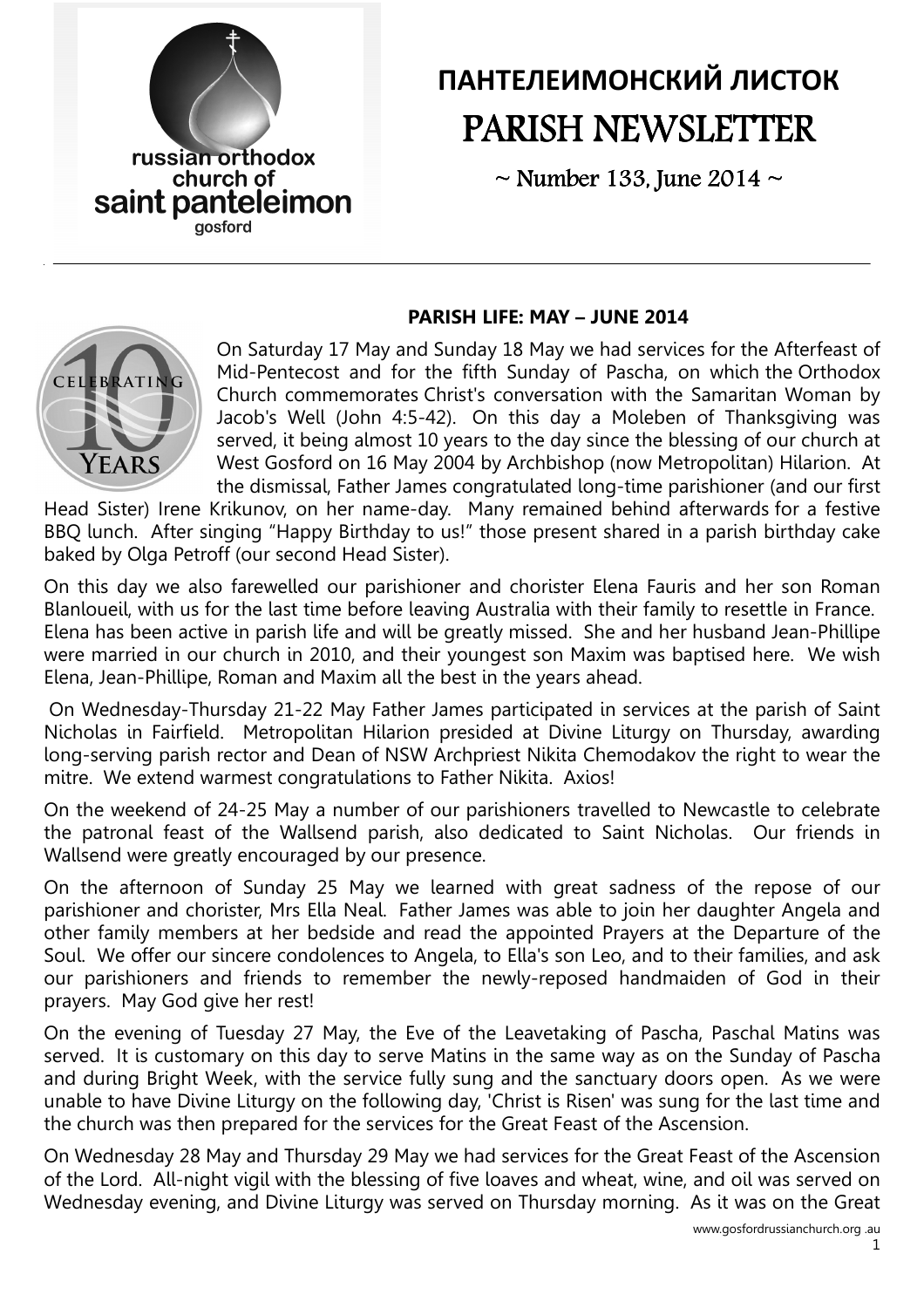Feast of the Ascension in 2007 that the fullness of brotherly communion within the Russian Orthodox Church was re-established, the Prayer for the Prosperity of the Russian Orthodox Church was read. Mrs Neal's funeral was held in our parish that afternoon, followed by burial in the old Russian Section at Rookwood Cemetery.

On Saturday 31 May Father James baptised Emily, the infant daughter of Victor and Susanna Bendevski and a baby sister for Philip, Melanie and Daniel. Emily's patron saint is Saint Emilia of Caesarea, and her godparents are Christine Morozoff and Matthew Kirpichnikov. Congratulations to Victor, Susanna, Christine and Matthew. May God grant His newly-baptised handmaiden Emily many years!

On Saturday 31 May and Sunday 1 June we had services for the Afterfeast of the Ascension of the Lord and in honour of the Holy Fathers of the First Ecumenical Council. After a very quiet service on Saturday evening our small church was full on Sunday, with friends from Sydney and some new faces joining our usual congregation. Receiving Holy Communion for the first time at Divine Liturgy on Sunday was the newly-baptised handmaiden of God Emily Bendevski. After the dismissal, a collection was taken up for the Serbian people suffering as a result of recent devastating floods, raising a pleasing \$400.05.

On Saturday 7 June Father James baptised Harper, the infant daughter of Michael and Melissa Benson. Harper was given the name Angelina in baptism, taking as her patron saint the Righteous Angelina of Serbia. Her godparents are Mark and Jodie Benson. Congratulations to Michael, Melissa, Mark and Jodie. May God grant his newly-baptised handmaiden Angelina many years!

On the weekend of 7-8 June, the Great Feast of Pentecost, Father James served in Wallsend, with a number of our parishioners travelling there for the festive services. On the Monday of Pentecost – the Day of the Holy Spirit – Father James participated in the services at the Holy Trinity Monastery in Monkerai (near Dungog) established by Hieromonk John (Macpherson).

Later that week we learned with joy of the arrival, both on Thursday 13 June, of two baby girls. The first was born to Vova and Masha Belonogoff, old friends of our parish, and has been named Antonina. Vova is the grandson of our founding Starosta, Alexander Yakimov. The second, the daughter of Michelle Blazek and her husband – and so a great-granddaughter of the newly reposed Ella Neal – has been named Indiana. We offer warmest congratulations to both extended families.

#### PARISH LIFE: FATHER JAMES NOW WORKING PART-TIME

As readers of this newsletter will know, parish life has become increasingly busy over the past year or so. After a period of careful deliberation, Father James reduced his full-time secular work commitments by three days per fortnight as of 1 April this year, with the three days set aside in order to attend to liturgical commitments and other pastoral and parish responsibilities. Our parish and the Wallsend parish are together making up the shortfall in his net salary. Those wishing to assist the parish to offset this new expense are able to do so by placing donations in the donation box at the candle desk in church. The arrangements will be reviewed early in 2015, with Father James and the Parish Council at that time making a decision concerning their ongoing viability.

#### PARISH LIFE: PARISH COUNCIL NEWS

A meeting of the Parish Council was held on Wednesday 11 June. The usual reports were heard and preparations were made for the end of the financial year on 30 June and for our parish feastday on 9 August. It was agreed that a charitable collection would be taken up during the Apostles' Fast (16 June  $-$  11 July) with the proceeds to be passed to the canonical Ukrainian Orthodox Church (that is, the UOC led by Metropolitan Volodymyr (Sabodan)) for the relief of those throughout Ukraine suffering as a result of the turmoil there. The Parish Council also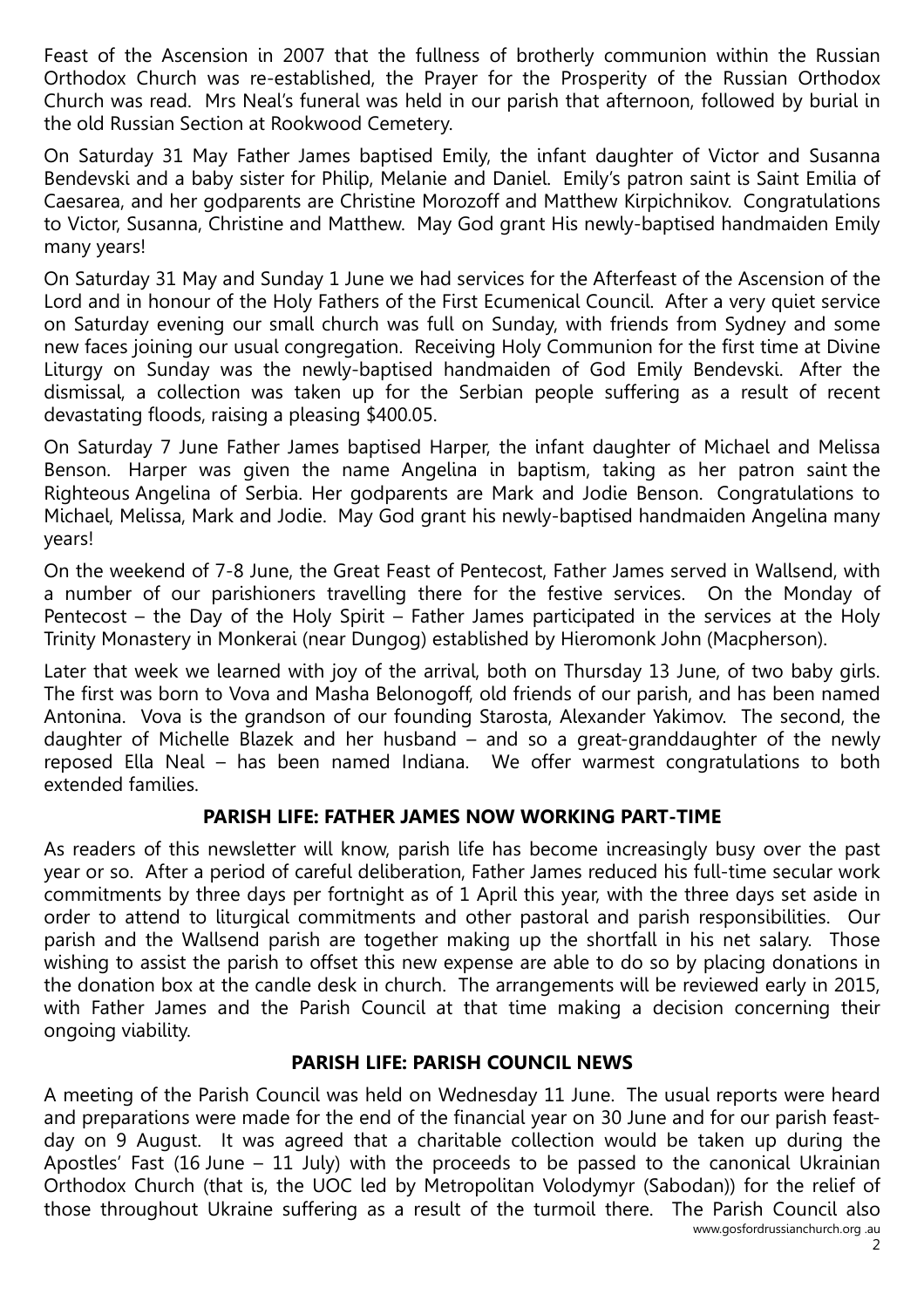discussed plans to establish a 'Building and Property Fund' with the intention of raising funds for the building of a permanent church, but with four members absent from the meeting no final decision was made. The Parish Council will next meet on Tuesday 8 July.

#### PARISH LIFE: CONFESSION

Our parishioners and friends wishing to confess in order to receive Holy Communion are asked to do this – to the extent possible – on the preceding evening rather than in the morning before Divine Liturgy. This is because there is very limited time available to Father James to hear confessions before Divine Liturgy, there being a number of other things to attend to at this time, and the hearing of confessions often delays the start of the service. Those who have no alternative but to confess in the morning should prepare carefully, organising their thoughts beforehand for the sake of brevity. Anyone wishing to confess but not receive Holy Communion may confess after Divine Liturgy. Children under seven years of age do not need to confess. Please see Father James if you have any questions or concerns.

# PARISH LIFE: COMMEMORATION AT DIVINE LITURGY

In the Russian Orthodox Church it is customary to submit lists of names of the living and the departed for commemoration at Divine Liturgy, together with the small loaves of bread – prosfora – from which small pieces are cut for those commemorated. Ideally, these lists should be submitted early in the service, allowing sufficient time for the names to be read and the prosfora to be cut. The more lists and prosfora submitted late in the service – that is, after the reading of the Holy Gospel – the greater the interruption to the flow of the hymnody and prayers. Those who are unable to be in church early may put their lists up and order prosfora on the preceding evening. As with confession, anyone with questions or concerns should speak with Father James.

# CHURCH LIFE: JUNE-JULY 2014

On Sunday 22 June, the Sunday of All Saints of Russia, it will be the patronal feast-day of the Archbishop's Chapel in Croydon. As we will have no service in Gosford, our parishioners are encouraged to visit the Croydon parish and to share in the festivities there. Other important patronal feast-days during the month ahead are that of the Nativity of Saint John the Baptist on Monday 7 July, the feast-day of the Canberra parish, and that of Saints Peter and Paul, the feastday of the Strathfield Cathedral, on Saturday 12 July. Although Canberra is a little far for many of us to travel, Strathfield is not, and our parishioners are encouraged to join the festivities at the Cathedral on 12 July. If for no other reason, it is at least important that we attend on such occasions so as to reciprocate the great kindness other parishes show us by visiting on our feastday each year.

# PARISH LIFE: ARE YOUR CONTACT DETAILS UP TO DATE?

MailChimp, the service that our parish now uses for the distribution of bulk emails, provides us with information that helps us assess how successful we are at keeping in touch with people on our mailing list. For example, it shows that although all our messages are delivered to the intended email addresses, on average only 50 per cent of them are opened. We would like to improve on this, and ask that our parishioners and friends ensure that we know their preferred email address. Those who are not currently receiving email messages from our parish can go to our parish website and subscribe online, or alternatively email us at info@gosfordrussianchurch.org.au. Please help us keep in touch!

# PARISH LIFE: DATES TO REMEMBER

Our parishioners and friends are asked to keep the following two Saturdays free: Saturday July 26, a day on which we will have a clean-up of our church in preparation for our feast-day services; and Saturday 9 August, the day of our feast-day itself. God willing, Bishop George of Mayfield will preside at Divine Liturgy on this day, helping us celebrate ten years of parish life in our church at